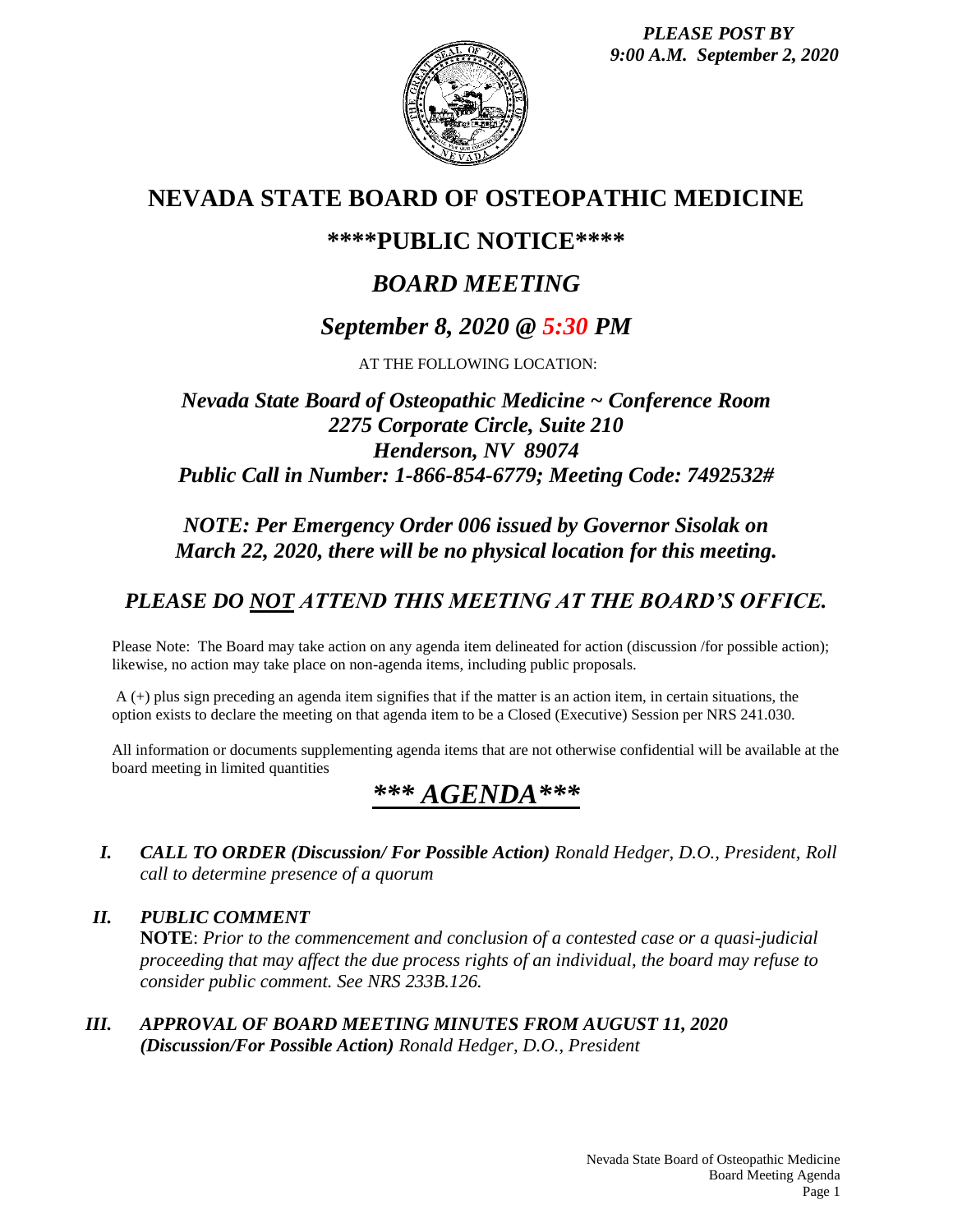### *IV. CONSENT AGENDA TO GRANT LICENSURE FOR OSTEOPATHIC PHYSICIANS, PHYSICIAN ASSISTANTS AND SPECIAL LICENSES (Discussion/ For Possible Action) Ronald Hedger, D.O., President*

*Under this item the Board may consider the recommendations of the Executive Director and/or President/Vice President to grant licensure to the below listed applicants. The Board may remove any applicant's name from the consent motion, but may not discuss the contents of the application for licensure without the applicant present following proper notice pursuant to the open meeting law.*

### **Osteopathic Physician Name Specialty**

*Lorianne Avino, D.O. Psychiatry Cassandra Ceremuga, D.O. Pediatrics Adam Freilich, D.O. Anesthesiology Chrisalbeth Guillermo, D.O. Psychiatry Jeffrey Houghton, D.O. Emergency Medicine Heather Jones, D.O. Family Medicine Trenton Knewtson, D.O. Family Medicine Jason Lao, D.O. Family Medicine Alexandra Lewis, D.O. Emergency Medicine Hayden Maag, D.O. Emergency Medicine Jordan Martinez, D.O. Pediatrics Geoffrey McWilliams, D.O. Diagnostic Radiology Anisha Patel-Dunn, D.O. Psychiatry Kathryn Totino, D.O. Diagnostic Radiology Russell Van Maele, D.O. Internal Medicine*

*Physician Assistant Supervising Physician Courtney Behrens, PA-C Michael Lundberg, D.O. Richard Nudd, PA-C Active Not-Working*

- *V. +CONSIDERATION/APPROVAL OF SETTLEMENT AGREEMENT AND ORDER REGARDING DARREN WIRTZ, D.O., (Discussion/For Possible Action) Board may go into closed* session *pursuant to NRS 241.030 to move to a closed session because the discussion will have to do with this applicant's character, alleged misconduct, professional competence, or similar items). Ronald Hedger, D.O., President*
- *VI. +CONSIDERATION/APPROVAL OF APPLICATION FOR LICENSURE FOR SCOTT HILTON, D.O., (Discussion/For Possible Action) Board may go into closed* session *pursuant to NRS 241.030 to move to a closed session because the discussion will have to do with this applicant's character, alleged misconduct, professional competence, or similar items) Ronald Hedger, D.O., President*
- *VII. +CONSIDERATION/APPROVAL OF APPLICATION FOR LICENSURE FOR PHILIP CREPS, D.O., (Discussion/For Possible Action) Board may go into closed* session *pursuant to NRS 241.030 to move to a closed session because the discussion will have to do with this applicant's character, alleged misconduct, professional competence, or similar items) Ronald Hedger, D.O., President*
- *VIII. +CONSIDERATION/APPROVAL OF APPLICATION FOR LICENSURE FOR JAPA VOLCHOK, D.O., (Discussion/For Possible Action) Board may go into closed* session *pursuant to NRS 241.030 to move to a closed session because the discussion will have to do*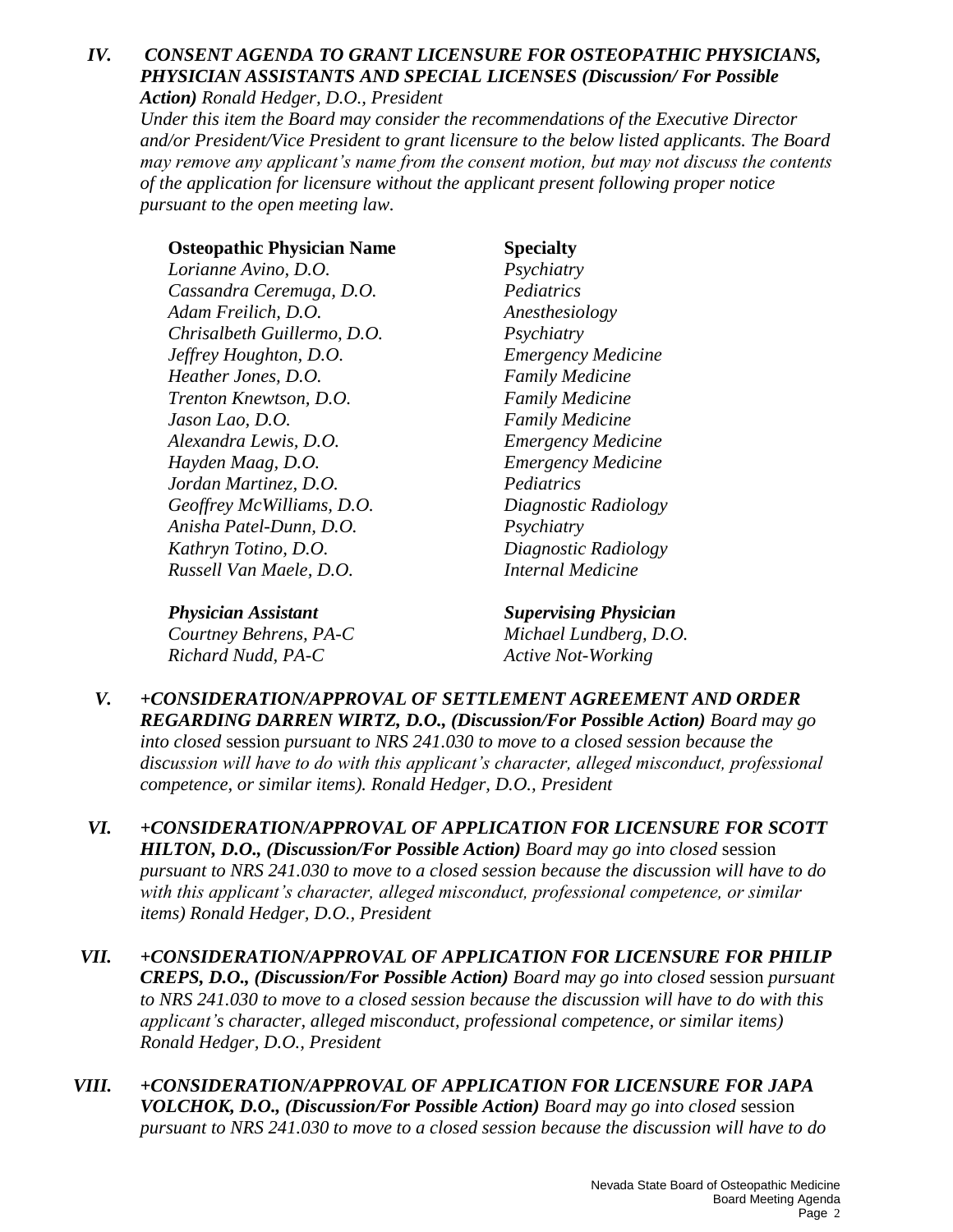*with this applicant's character, alleged misconduct, professional competence, or similar items) Ronald Hedger, D.O., President*

- *IX. CONSIDERATION/ACTION RELATING TO PUBLICATION OF SETTLEMENT AGREEMENTS FOR NON-REPORTING AND OTHER ADMINISTRATIVE CAUSES WHICH MAY INCLUDE POTENTIAL STATUTORY OR REGULATORY REVISIONS OR POLICY CHANGES, (Discussion/For Possible Action) Ronald Hedger, D.O., President*
- *X. CONSIDERATION/ACTION REGARDING COMPLIANCE WITH NRS 622.234, INCLUDING POTENTIAL POLICY RELATED THERETO, (Discussion/For Possible Action) Ronald Hedger, D.O., President*
- *XI. CONSIDERATION/ACTION REGARDING POTENTIAL POSITION THE BOARD MIGHT ASSERT TO FSMB REGARDING FEDERAL BILLS ALLOWING TEMPORARY RECRIPROCITY DURING THE COVID -19 EMERGENCY (Discussion/For Possible Action) Ronald Hedger, D.O., President*

### *XII. EXECUTIVE DIRECTOR'S REPORT*

- *a. Financial Statements*
- *b. Licensing*
- *c. Complaints*
- *XIII. LEGAL REPORT (Discussion/For Possible Action) by Louis Ling, Board Counsel and/or Justin Taruc, Deputy Attorney General*
- *XIV. LEGISLATIVE UPDATE (Discussion/For Possible Action) by Susan Fisher, Board Government Affairs/Lobbyist*.

### *XV. ITEMS FOR FUTURE DISCUSSION/ACTION/UPCOMING AGENDA*

*XVI. PRESIDENT'S REPORT on Board Business, Ronald Hedger, D.O., President*

### *XVII. PUBLIC COMMENT*

*Prior to the commencement and conclusion of a contested case or a quasi-judicial proceeding that may affect the due process rights of an individual, the board may refuse to consider public comment. See NRS 233B.126.*

*Under the public comment item, members of the public may bring matters not appearing on this agenda to the attention of the Board. The Board may discuss but may not act on the matters at this meeting. A citizen may speak on a matter not on the posted Agenda after all matters listed on the posted Agenda have been acted upon by the Board, but only after receiving recognition and consent of the Chairman of the Board. If the Board desires, the matters may be placed on a future agenda for action.*

*In consideration of others, please avoid repetition and limit your public comments to no more than five (5) minutes. The Board may also allow public comment on specific agenda items as they are called, as well as during the Public Comment portion of the Board meeting.* 

*Pursuant to NRS 241.020 (6), please take notice: (1) Items on the agenda may be taken out of order; (2) Two or more agenda items may be combined for consideration; and (3) At any time, items on the agenda may be removed from the agenda or discussion of the items may be delayed.*